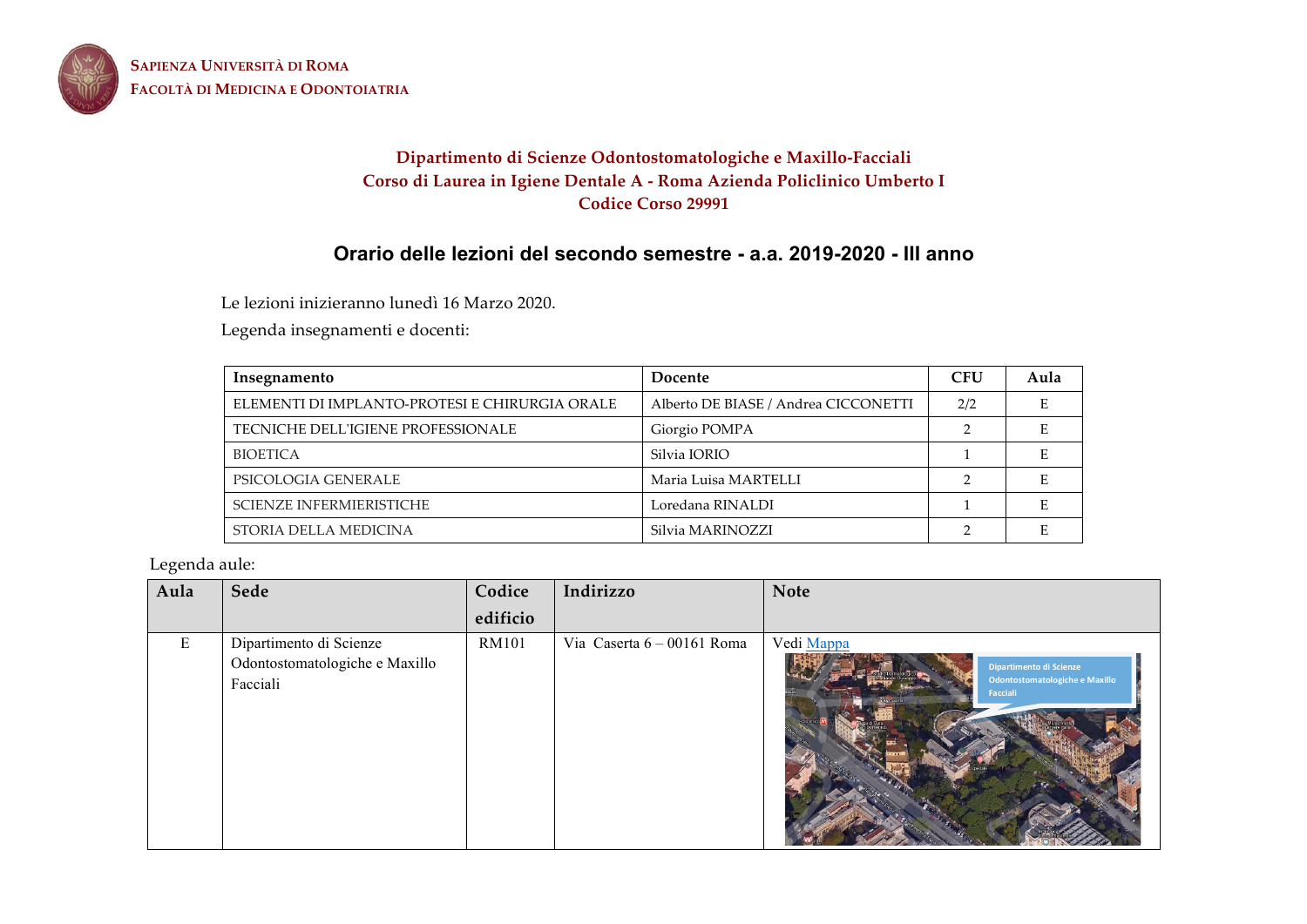#### **MARZO 2020**

|           | Lun 16                           | Mart 17                            | Merc 18                          | Giov <sub>19</sub>    |
|-----------|----------------------------------|------------------------------------|----------------------------------|-----------------------|
| $8-9$     |                                  | ELEMENTI DI IMPLANTO-PROTESI E     | STORIA DELLA MEDICINA            | STORIA DELLA MEDICINA |
|           |                                  | CHIRURGIA ORALE – Prof. Cicconetti |                                  |                       |
| $9-10$    | ELEMENTI DI IMPLANTO-PROTESI E   | ELEMENTI DI IMPLANTO-PROTESI E     | STORIA DELLA MEDICINA            | STORIA DELLA MEDICINA |
|           | CHIRURGIA ORALE - Prof. De Biase | CHIRURGIA ORALE - Prof. Cicconetti |                                  |                       |
| $10-11$   | ELEMENTI DI IMPLANTO-PROTESI E   | ELEMENTI DI IMPLANTO-PROTESI E     | STORIA DELLA MEDICINA            | STORIA DELLA MEDICINA |
|           | CHIRURGIA ORALE - Prof. De Biase | CHIRURGIA ORALE – Prof. Cicconetti |                                  |                       |
| $11 - 12$ | ELEMENTI DI IMPLANTO-PROTESI E   | <b>TECNICHE DELL'IGIENE</b>        | ELEMENTI DI IMPLANTO-PROTESI E   | PSICOLOGIA GENERALE   |
|           | CHIRURGIA ORALE - Prof. De Biase | PROFESSIONALE                      | CHIRURGIA ORALE - Prof. De Biase |                       |
| $12-13$   | <b>BIOETICA</b>                  | <b>TECNICHE DELL'IGIENE</b>        | ELEMENTI DI IMPLANTO-PROTESI E   | PSICOLOGIA GENERALE   |
|           |                                  | PROFESSIONALE                      | CHIRURGIA ORALE - Prof. De Biase |                       |
| 13-14     | <b>BIOETICA</b>                  | TECNICHE DELL'IGIENE               |                                  |                       |
|           |                                  | PROFESSIONALE                      |                                  |                       |
| 14-15     |                                  |                                    | <b>SCIENZE INFERMIERISTICHE</b>  |                       |
| $15-16$   |                                  |                                    | SCIENZE INFERMIERISTICHE         |                       |

### **MARZO 2020**

|           | Lun 23                           | Mart 24                            | Merc 25                          | Giov <sub>26</sub>    |
|-----------|----------------------------------|------------------------------------|----------------------------------|-----------------------|
| $8-9$     |                                  | ELEMENTI DI IMPLANTO-PROTESI E     | STORIA DELLA MEDICINA            | STORIA DELLA MEDICINA |
|           |                                  | CHIRURGIA ORALE – Prof. Cicconetti |                                  |                       |
| $9-10$    | ELEMENTI DI IMPLANTO-PROTESI E   | ELEMENTI DI IMPLANTO-PROTESI E     | STORIA DELLA MEDICINA            | STORIA DELLA MEDICINA |
|           | CHIRURGIA ORALE - Prof. De Biase | CHIRURGIA ORALE - Prof. Cicconetti |                                  |                       |
| $10-11$   | ELEMENTI DI IMPLANTO-PROTESI E   | ELEMENTI DI IMPLANTO-PROTESI E     | STORIA DELLA MEDICINA            | STORIA DELLA MEDICINA |
|           | CHIRURGIA ORALE - Prof. De Biase | CHIRURGIA ORALE – Prof. Cicconetti |                                  |                       |
| $11 - 12$ | ELEMENTI DI IMPLANTO-PROTESI E   | <b>TECNICHE DELL'IGIENE</b>        | ELEMENTI DI IMPLANTO-PROTESI E   | PSICOLOGIA GENERALE   |
|           | CHIRURGIA ORALE - Prof. De Biase | PROFESSIONALE                      | CHIRURGIA ORALE – Prof. De Biase |                       |
| $12 - 13$ | <b>BIOETICA</b>                  | <b>TECNICHE DELL'IGIENE</b>        | ELEMENTI DI IMPLANTO-PROTESI E   | PSICOLOGIA GENERALE   |
|           |                                  | PROFESSIONALE                      | CHIRURGIA ORALE - Prof. De Biase |                       |
| 13-14     | <b>BIOETICA</b>                  | TECNICHE DELL'IGIENE               |                                  | PSICOLOGIA GENERALE   |
|           |                                  | PROFESSIONALE                      |                                  |                       |
| 14-15     |                                  |                                    | SCIENZE INFERMIERISTICHE         |                       |
| $15-16$   |                                  |                                    | <b>SCIENZE INFERMIERISTICHE</b>  |                       |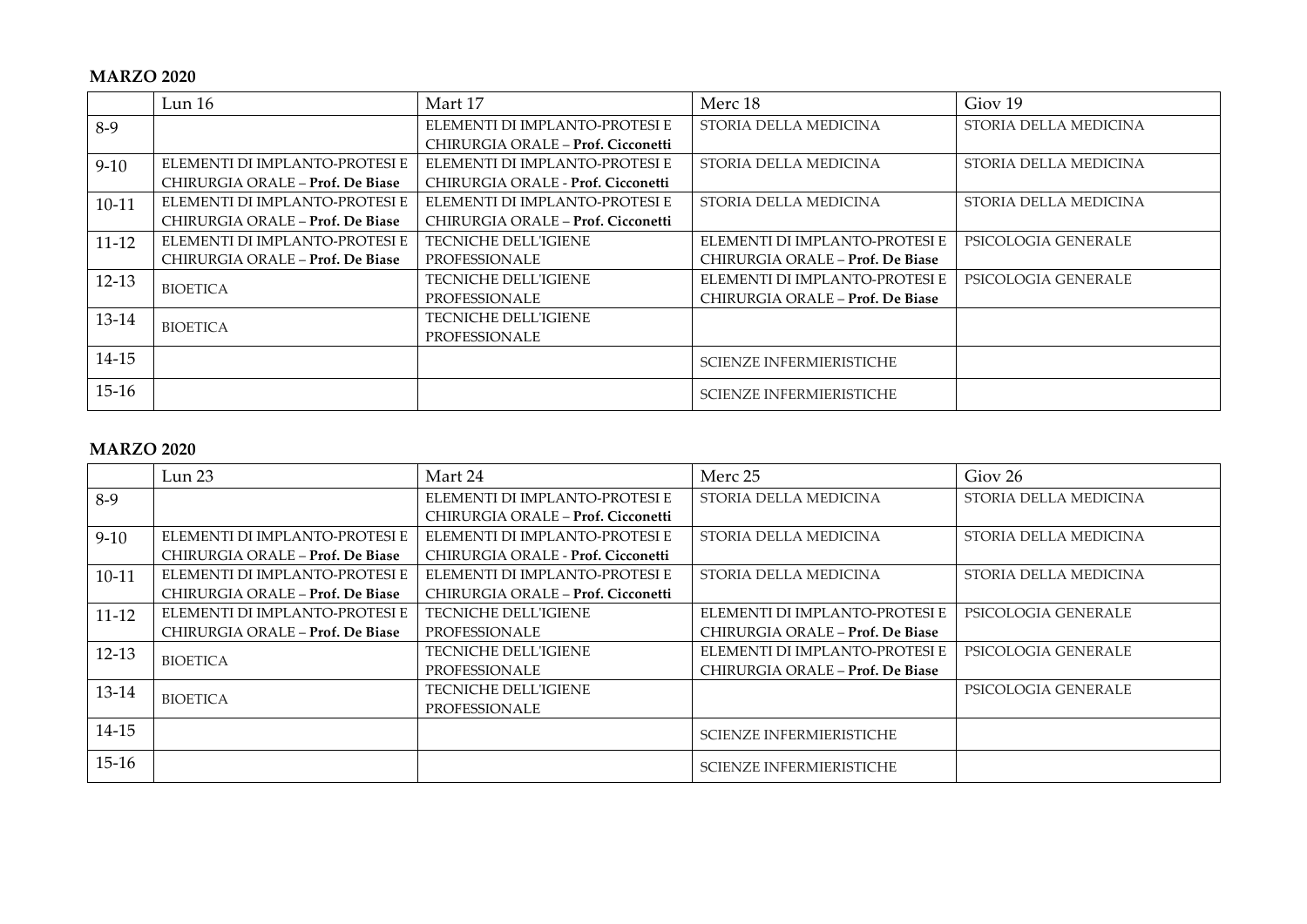#### **APRILE 2020**

|           | Lun 13 (Santa Pasqua) | Mart 14 (termine festività | Merc 15                     | Giov 16                            |
|-----------|-----------------------|----------------------------|-----------------------------|------------------------------------|
|           |                       | pasquali)                  |                             |                                    |
| $8-9$     |                       |                            | STORIA DELLA MEDICINA       | ELEMENTI DI IMPLANTO-PROTESI E     |
|           |                       |                            |                             | CHIRURGIA ORALE - Prof. Cicconetti |
| $9-10$    |                       |                            | STORIA DELLA MEDICINA       | ELEMENTI DI IMPLANTO-PROTESI E     |
|           |                       |                            |                             | CHIRURGIA ORALE - Prof. Cicconetti |
| $10-11$   |                       |                            | STORIA DELLA MEDICINA       | PSICOLOGIA GENERALE                |
| $11 - 12$ |                       |                            | TECNICHE DELL'IGIENE        | PSICOLOGIA GENERALE                |
|           |                       |                            | PROFESSIONALE               |                                    |
| $12 - 13$ |                       |                            | <b>TECNICHE DELL'IGIENE</b> | PSICOLOGIA GENERALE                |
|           |                       |                            | PROFESSIONALE               |                                    |
| 13-14     |                       |                            | <b>TECNICHE DELL'IGIENE</b> |                                    |
|           |                       |                            | PROFESSIONALE               |                                    |
| 14-15     |                       |                            |                             | SCIENZE INFERMIERISTICHE           |
| $15-16$   |                       |                            |                             | <b>SCIENZE INFERMIERISTICHE</b>    |

## **APRILE 2020**

|           | Lun 20              | Mart 21                            | Merc 22                          | Giov <sub>23</sub>    |
|-----------|---------------------|------------------------------------|----------------------------------|-----------------------|
| 8-9       |                     | ELEMENTI DI IMPLANTO-PROTESI E     |                                  | STORIA DELLA MEDICINA |
|           |                     | CHIRURGIA ORALE - Prof. Cicconetti |                                  |                       |
| $9 - 10$  | <b>BIOETICA</b>     | ELEMENTI DI IMPLANTO-PROTESI E     |                                  | STORIA DELLA MEDICINA |
|           |                     | CHIRURGIA ORALE - Prof. Cicconetti |                                  |                       |
| $10 - 11$ | <b>BIOETICA</b>     | ELEMENTI DI IMPLANTO-PROTESI E     | ELEMENTI DI IMPLANTO-PROTESI E   | STORIA DELLA MEDICINA |
|           |                     | CHIRURGIA ORALE - Prof. Cicconetti | CHIRURGIA ORALE - Prof. De Biase |                       |
| $11 - 12$ | PSICOLOGIA GENERALE | <b>TECNICHE DELL'IGIENE</b>        | ELEMENTI DI IMPLANTO-PROTESI E   | PSICOLOGIA GENERALE   |
|           |                     | PROFESSIONALE                      | CHIRURGIA ORALE - Prof. De Biase |                       |
| $12-13$   | PSICOLOGIA GENERALE | <b>TECNICHE DELL'IGIENE</b>        | <b>TECNICHE DELL'IGIENE</b>      | PSICOLOGIA GENERALE   |
|           |                     | PROFESSIONALE                      | PROFESSIONALE                    |                       |
| 13-14     | PSICOLOGIA GENERALE | TECNICHE DELL'IGIENE               | <b>TECNICHE DELL'IGIENE</b>      |                       |
|           |                     | PROFESSIONALE                      | PROFESSIONALE                    |                       |
| $14 - 15$ |                     |                                    |                                  |                       |